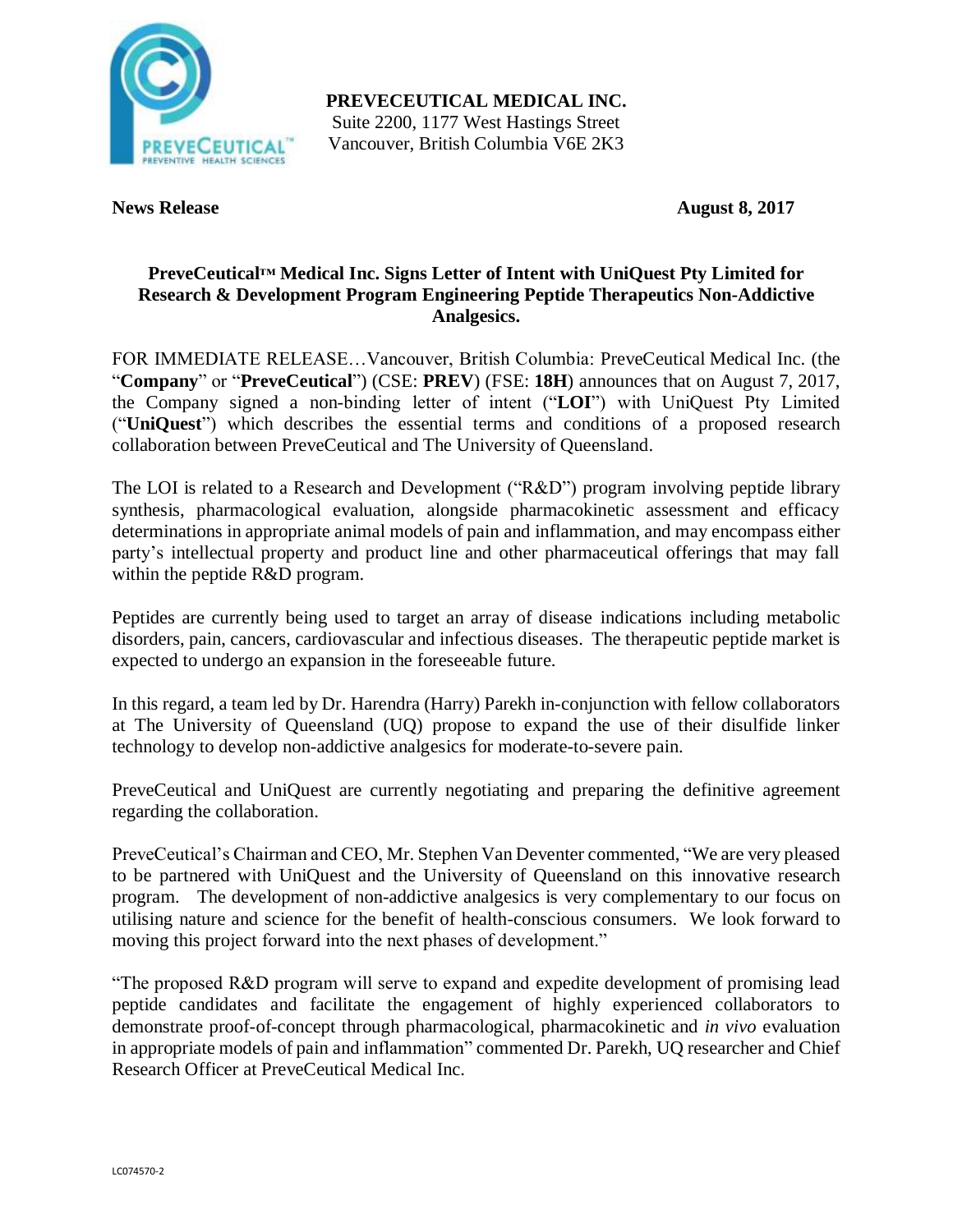## *About PreveCeutical Medical Inc.*

PreveCeutical Medical Inc. is a biomedical company that coined the platform for preventive health sciences. PreveCeutical's innovative research and development department advances organic and Nature Identical products for both prevention and curative therapies.

The Company currently has one product available for sale, the CELLB9® Immune System Booster. CELLB9 ® is an oral solution containing polarized and potentiated essential minerals extracted from a novel peptide obtained from Caribbean Blue Scorpion venom. The active potentiated ingredients in the Blue Scorpion venom appear to support health at a deep cellular level, having been used for many years and in over 40 countries. The solution is colourless and odourless and can be administered orally.

For more information about PreveCeutical, please visit www.PreveCeutical.com, follow us on Twitter: http://twitter.com/PreveCeuticals and Facebook: www.facebook.com/PreveCeutical.

## *About UniQuest Pty Limited*

UniQuest specializes in the commercialization of intellectual property, research outcomes and expertise developed by UQ and is the principal commercialization company of UQ. UniQuest benchmarks in the top ten percent globally for university-based technology transfers and UQ innovations licensed by UniQuest are now generating annual sales of over AUD \$3 billion. For example, UQ superconductor technology, through licensing arrangements, is used in two-thirds of the world's MRIs and more than 80 million doses of the life-saving Gardasil® cervical cancer vaccine, patented by UniQuest in 1991, have been distributed throughout 121 countries, including 72 developing countries.

### *On Behalf of the Board of Directors*

*"Stephen Van Deventer"* Chairman & CEO

### *For further information, please contact:*

Deanna Kress Director of Corporate Communications & Investor Relations +1-778-999-6063 deanna@PreveCeutical.com

#### *Forward Looking Statements:*

This news release includes certain statements that constitute "forward-looking information" within the meaning of applicable Canadian securities laws. Readers are cautioned that forward-looking statements are not guarantees of future performance or events and, accordingly, are cautioned not to put undue reliance on forward-looking statements due to the inherent uncertainty of such statements. Statements in this news release that are not purely historical are forward-looking statements and include any statements regarding beliefs, plans, expectations and orientations regarding the future. Often, but not always, forward-looking statements can be identified by words such as "pro forma", "plans", "expects", "may", "should", "budget", "schedules", "estimates", "forecasts", "intends", "anticipates", "believes", "potential" or variations of such words including negative variations thereof and phrases that refer to certain actions, events or results that may, could, would, might or will occur or be taken or achieved. Such forward-looking statements include, among others, statements as to the proposed first phase of the Company's venom